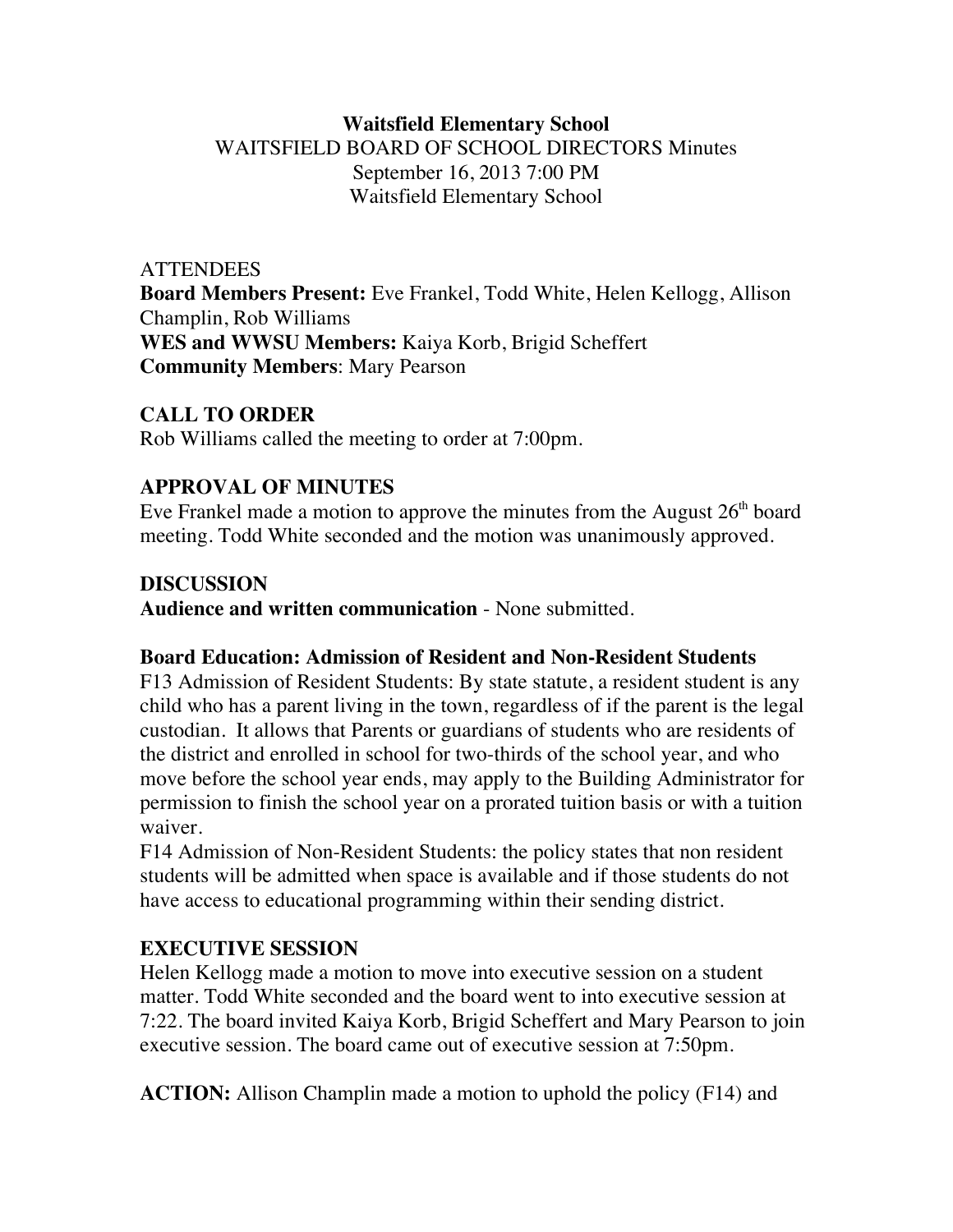thereby deny the request made by Mary Pearson. Eve Frankel seconded and the motion was unanimously approved.

## **DISCUSSION**

## **Letter from the chair of the Fayston School Board regarding task forces.**

Heidi Spear, the Fayston Board Chair, is looking for board representatives to engage with the two following topics:

1) a programming task force to build enrichment opportunities for students with combined resources from multiple schools.

2) a task force around education finance reform, to demonstrate the consolidation does not necessarily translate to cost savings. Rob Williams recommended that the board reflect offline and reach out directly to Heidi and others who might be interested in engaging. Kaiya noted that these efforts are already underway amongst the administrators and will benefit from but not be dependent on the participation of additional members.

Rob requested that this topic be revisited at the next meeting of the Board to determine if further organized board action be taken.

# **ACTION**

The Board reviewed these policies (not procedures, which are for information only) for adoption. Helen Kellogg made a motion to approve the policies in packet #3 listed below. Eve Frankel seconded and the motion was unanimously approved.

Policy Packet #3

E1: Fiscal Management and general financial accountability

E2 Budgeting

E3 Financial reports and statement

E4Risk Management

E5 Emergency Closings

E6 Safety and Security of School Facilities

E7-R School Crisis Prevention & Response

E&-R-P Procedures for Bomb threats

E8-R Tobacco prohibition

E8R-P Procedures for Tobacco Prohibition

E9 Comprehensive HIV policy for schools Pre-K-12

E9-P Comprehensive HIV procedures for schools Pre-K - 12

F1R Student Conduct and Discipline

F1 R -P Procedures for student conduct

F3 Search, Seizure, and Interrogation of student by school personnel

F4 Searches, Seizures, and interrogation of students by law enforcement personnel or other non-school personnel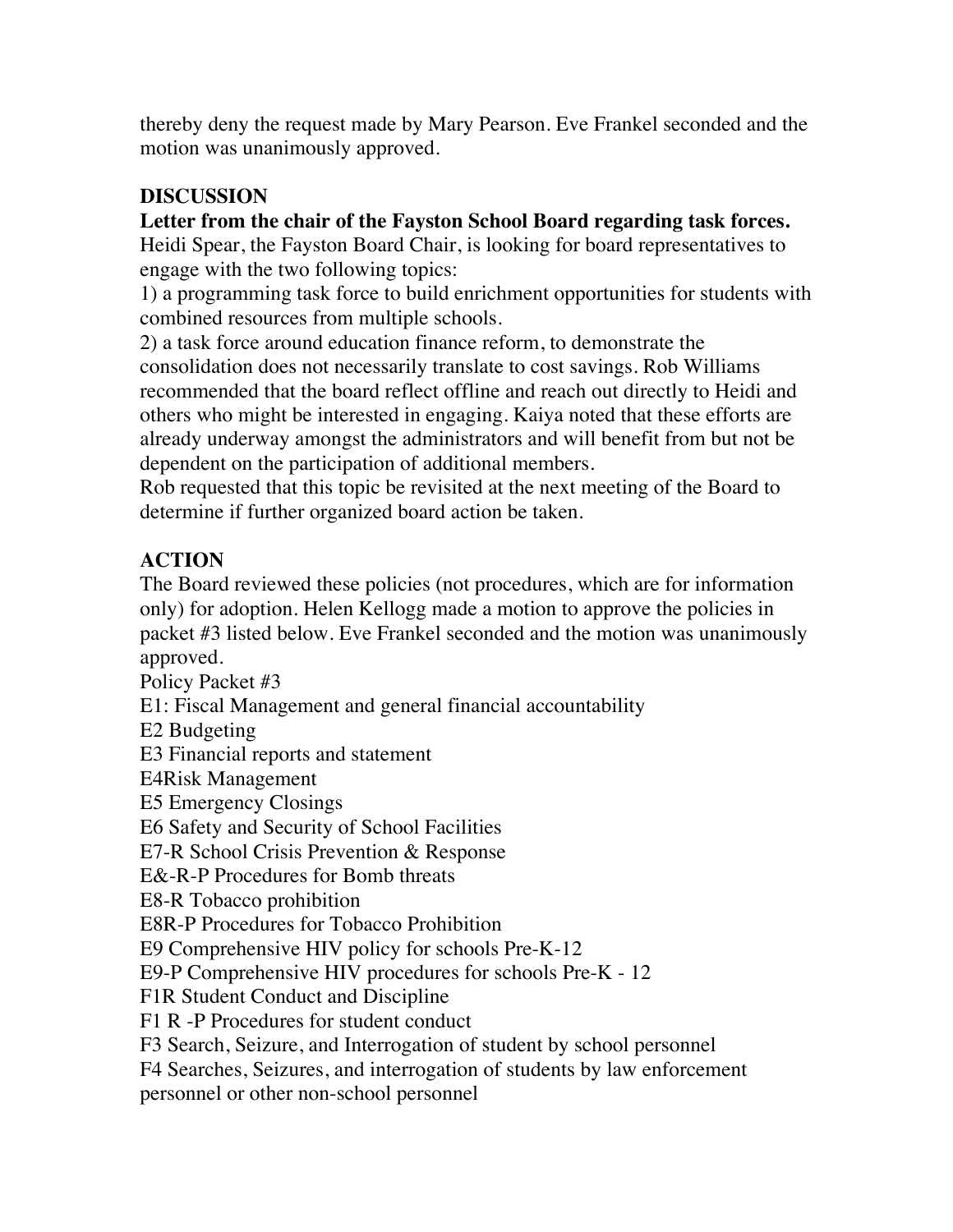F5-R Education Records F6 Student Medication F7-R Student Alcohol and drugs F7-R-P procedures for student alcohol and drugs F9-R transportation C6-R Notice of nondiscrimination D1-P Criminal and abuse registry checks in Vermont schools D6-R Substitute teachers D12-R Harassment of employees

### **REPORTS:**

### **Financial Report:** expected in October

**Principals report:** highlights include - the technology arrangement of two new positions - library and technology integrated into one role- as well as a focused systems support person, both proving powerful and productive. Enrollment is at 159 for this year and we're seeing a large kindergarten class coming in next year. Also, funding has come through the North Branch Nature Center that will enable the current kindergarteners to have 30 days of ECO program outdoors, which is a significant jump relative to last year. NECAPs have arrived in the school and are a component but not the primary tool in our local assessment plan.

**WWSU Executive Committee Report:** Significant work brought forth the latest policy revisions. More policy work lies ahead. Eve noted successful use of dialog around "sexting" at Harwood Union HS, and the community has benefitted greatly from increased communication around the issue, especially between parents and students. Brigid noted that the conversation was raised publicly as soon as the criminal investigation was completed, and in no way delayed from public dialog. Eve noted that there are several unfunded mandates coming down the pipeline that will impact the WWSU administration in the coming year, and represents a significant amount of work for all involved. Key impacts will include budgeting, bargaining, and beyond. Helen Kellogg thanked Eve for her incredible strength, passion, intellect and heart in leading the WWSU executive committee.

**Superintendent's Report:** The board received a lengthy report that should serve as a resource for us throughout the year, including key data points for communicating with the community at town meeting. Brigid noted the volume of mandates coming through and the need to map them into a work plan. Per statute, school board chairs and superintendents will engage in a minimum of 8 hours of professional development going forward to support the work ahead.